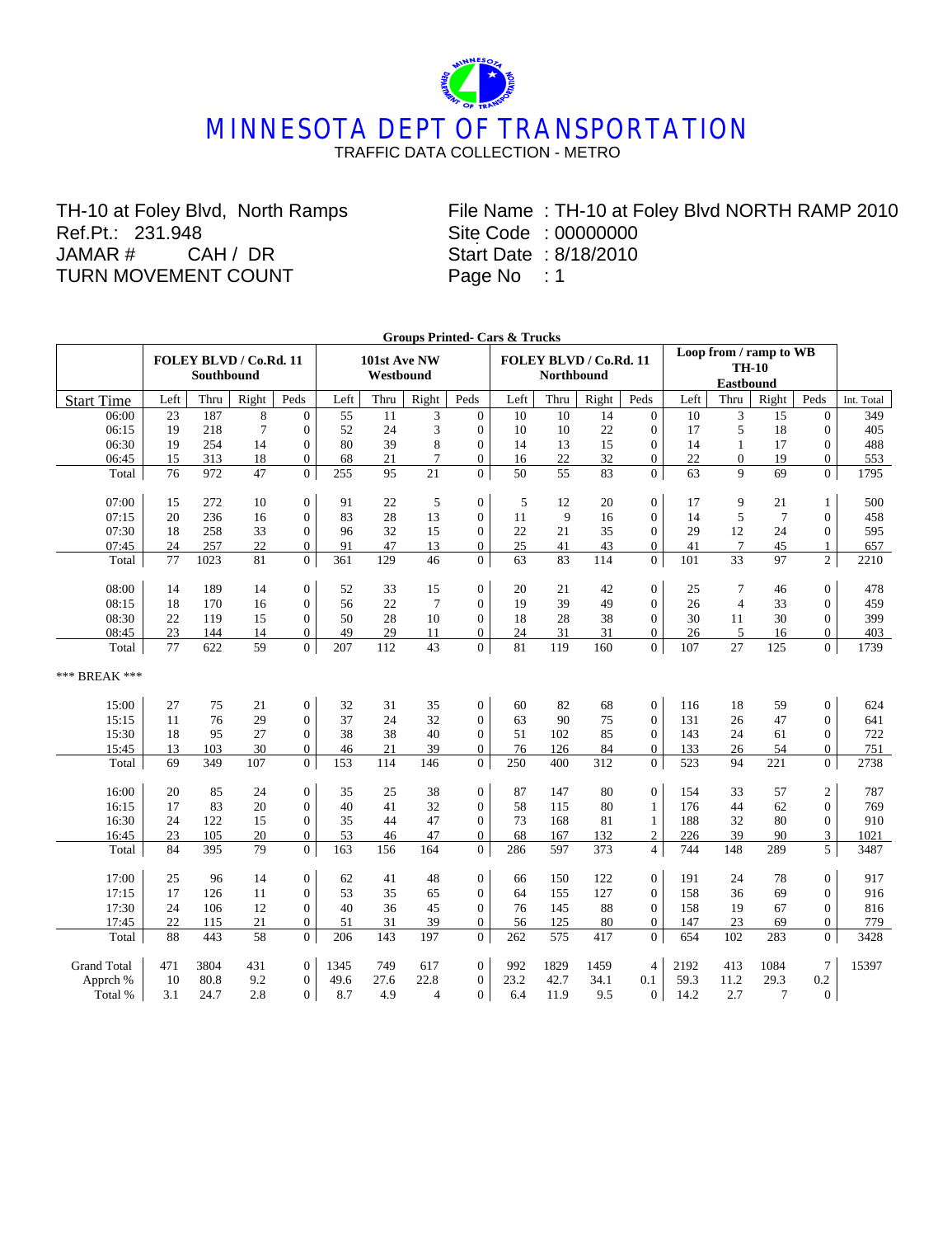## **MINNESOTA DEPT OF TRANSPORTATION** TRAFFIC DATA COLLECTION - METRO

TH-10 at Foley Blvd, North Ramps Ref.Pt.: 231.948 JAMAR # CAH / DR TURN MOVEMENT COUNT

. File Name : TH-10 at Foley Blvd NORTH RAMP 2010 Site Code : 00000000 Start Date : 8/18/2010 Page No : 2

|                                                   | FOLEY BLVD / Co.Rd. 11<br><b>Southbound</b>          |      |       |          |            |      | 101st Ave NW<br>Westbound |       |          |            |      |      | <b>Northbound</b> | FOLEY BLVD / Co.Rd. 11 |            | Loop from / ramp to WB |      |       |                             |            |            |
|---------------------------------------------------|------------------------------------------------------|------|-------|----------|------------|------|---------------------------|-------|----------|------------|------|------|-------------------|------------------------|------------|------------------------|------|-------|-----------------------------|------------|------------|
| <b>Start Time</b>                                 | Left                                                 | Thru | Right | Peds     | App. Total | Left | Thru                      | Right | Peds     | App. Total | Left | Thru | Right             | Peds                   | App. Total | Left                   | Thru | Right | Peds                        | App. Total | Int. Total |
|                                                   | Peak Hour Analysis From 06:00 to 08:45 - Peak 1 of 1 |      |       |          |            |      |                           |       |          |            |      |      |                   |                        |            |                        |      |       |                             |            |            |
| Peak Hour for Entire Intersection Begins at 07:00 |                                                      |      |       |          |            |      |                           |       |          |            |      |      |                   |                        |            |                        |      |       |                             |            |            |
| 07:00                                             | 15                                                   | 272  | 10    |          | 297        | 91   | 22                        |       | $\Omega$ | 118        |      | 12   | 20                | $\Omega$               | 37         |                        | 9    | 21    |                             | 48         | 500        |
| 07:15                                             | 20                                                   | 236  | 16    | $\Omega$ | 272        | 83   | 28                        | 13    | $\Omega$ | 124        | 11   | 9    | 16                | $\Omega$               | 36         | 14                     |      |       | $\Omega$                    | 26         | 458        |
| 07:30                                             | 18                                                   | 258  | 33    | 0        | 309        | 96   | 32                        | 15    | $\Omega$ | 143        | 22   | 21   | 35                | $\Omega$               | 78         | 29                     | 12   | 24    | $\Omega$                    | 65         | 595        |
| 07:45                                             | 24                                                   | 257  | 22    |          | 303        | 91   | 47                        | 13    |          | 151        | 25   | 41   | 43                | $\Omega$               | 109        | 41                     | ⇁    | 45    |                             | 94         | 657        |
| <b>Total Volume</b>                               | 77                                                   | 1023 | 81    |          | 1181       | 361  | 129                       | 46    | $\Omega$ | 536        | 63   | 83   | 114               | $\Omega$               | 260        | 101                    | 33   | 97    | $\mathcal{D}_{\mathcal{L}}$ | 233        | 2210       |
| % App. Total                                      | 6.5                                                  | 86.6 | 6.9   |          |            | 67.4 | 24.1                      | 8.6   | 0        |            | 24.2 | 31.9 | 43.8              | $\Omega$               |            | 43.3                   | 14.2 | 41.6  | 0.9                         |            |            |
| PHF                                               | .802                                                 | .940 | .614  | .000     | .956       | .940 | .686                      | .767  | .000     | .887       | .630 | .506 | .663              | .000                   | .596       | .616                   | .688 | .539  | .500                        | .620       | .841       |